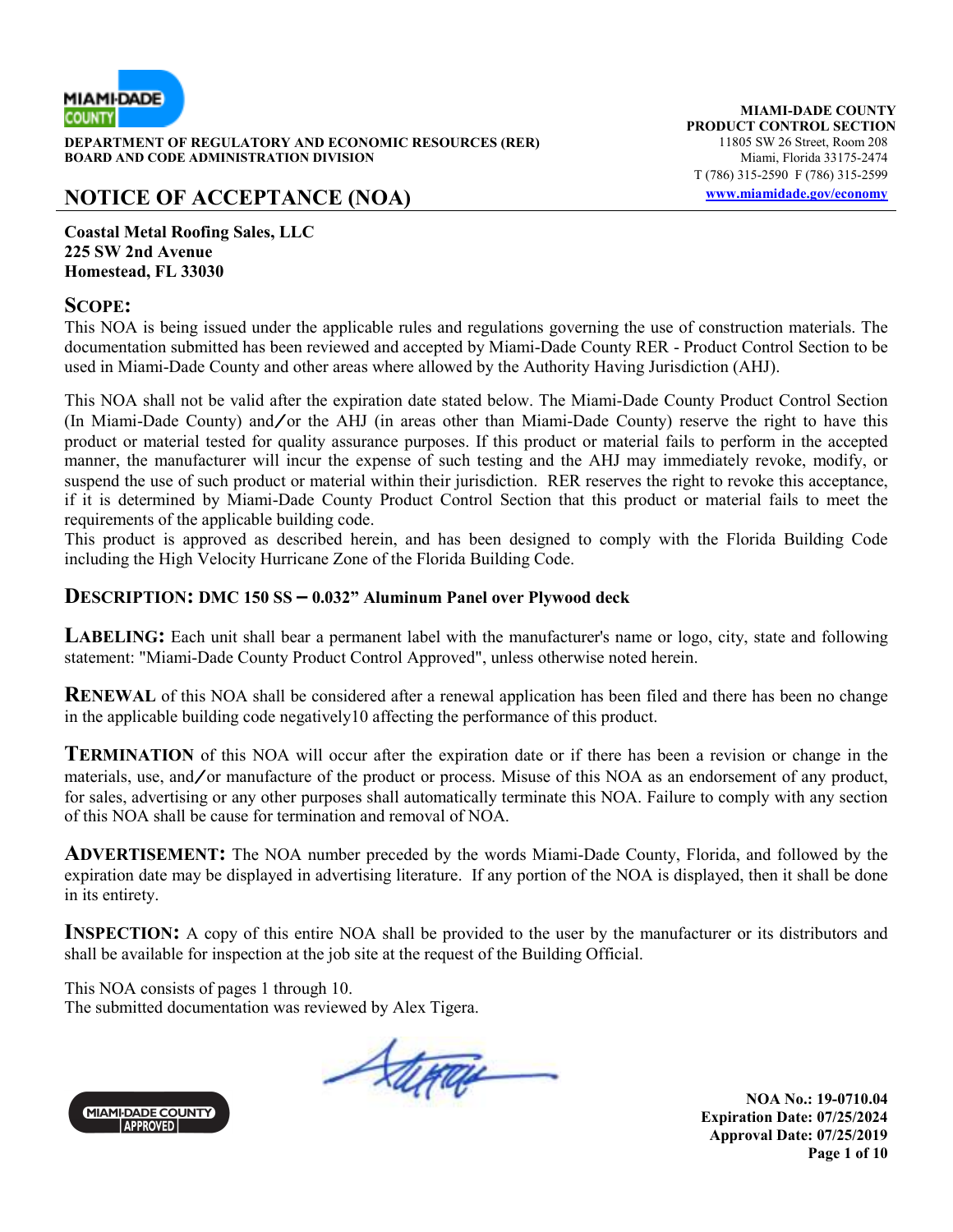## **ROOFING SYSTEM APPROVAL:**

| Category:                      | Roofing                        |
|--------------------------------|--------------------------------|
| <b>Sub-Category:</b>           | Metal, Panels (Non-Structural) |
| <b>Material:</b>               | Aluminum                       |
| <b>Deck Type:</b>              | Wood                           |
| <b>Maximum Design Pressure</b> | $-180.00$ psf                  |

## **TRADE NAMES OF PRODUCTS MANUFACTURED OR LABELED BY APPLICANT:**

| Product                                  | <b>Dimensions</b>                                                                                                                                                | <b>Test</b><br><b>Specifications</b> | Product<br><b>Description</b>                                                                                                        |
|------------------------------------------|------------------------------------------------------------------------------------------------------------------------------------------------------------------|--------------------------------------|--------------------------------------------------------------------------------------------------------------------------------------|
| $DMC$ 150 SS $-$ 0.032<br>Aluminum Panel | Length: various<br>Height: 1-1/2"<br>Width: $16$ "<br>Thickness 0.032"<br>Min Yield Strength:<br>16ksi                                                           | <b>TAS 110</b>                       | Aluminum standing seam metal panel.                                                                                                  |
| 26 ga. DMC 150SS<br>Fixed Clip           | Length: 2"<br>Height: 1-5/8"<br>Width: 3/4"<br>Thickness: 26ga                                                                                                   |                                      | Stainless steel panel clip used for the field conditions<br>of DMC 150 SS panel assembly System A.                                   |
| Continuous Clip                          | Base:<br>Length: 120"<br>Height: $1-1/4$ "<br>Width: 1"<br>Thickness: 24ga<br>Upper Clip:<br>Length: 5.045"<br>Height: 0.929"<br>Width: 0.40"<br>Thickness: 26ga |                                      | Two piece panel clip (base and upper clip) used for<br>the perimeter and corner conditions of DMC 150 SS<br>panel assembly System A. |
| 24 ga. DMC 150SS<br>Fixed Clip           | Length: $2-1/4$ "<br>Height: 1-5/8"<br>Base Width: 15/16"<br>Thickness: 24ga                                                                                     |                                      | One piece panel clip used for the field conditions of<br>DMC 150 SS panel assembly System B.                                         |
| 22 ga. DMC 150SS<br>Fixed Clip           | Length: $6-1/4$ "<br>Height: 1-5/8"<br>Base Width: 3/4"<br>Thickness: 22ga                                                                                       |                                      | One piece panel clip used for the perimeter and<br>corner conditions of DMC 150 SS panel assembly<br><b>System B.</b>                |



**NOA No.: 19-0710.04 Expiration Date: 07/25/2024 Approval Date: 07/25/2019 Page 2 of 10**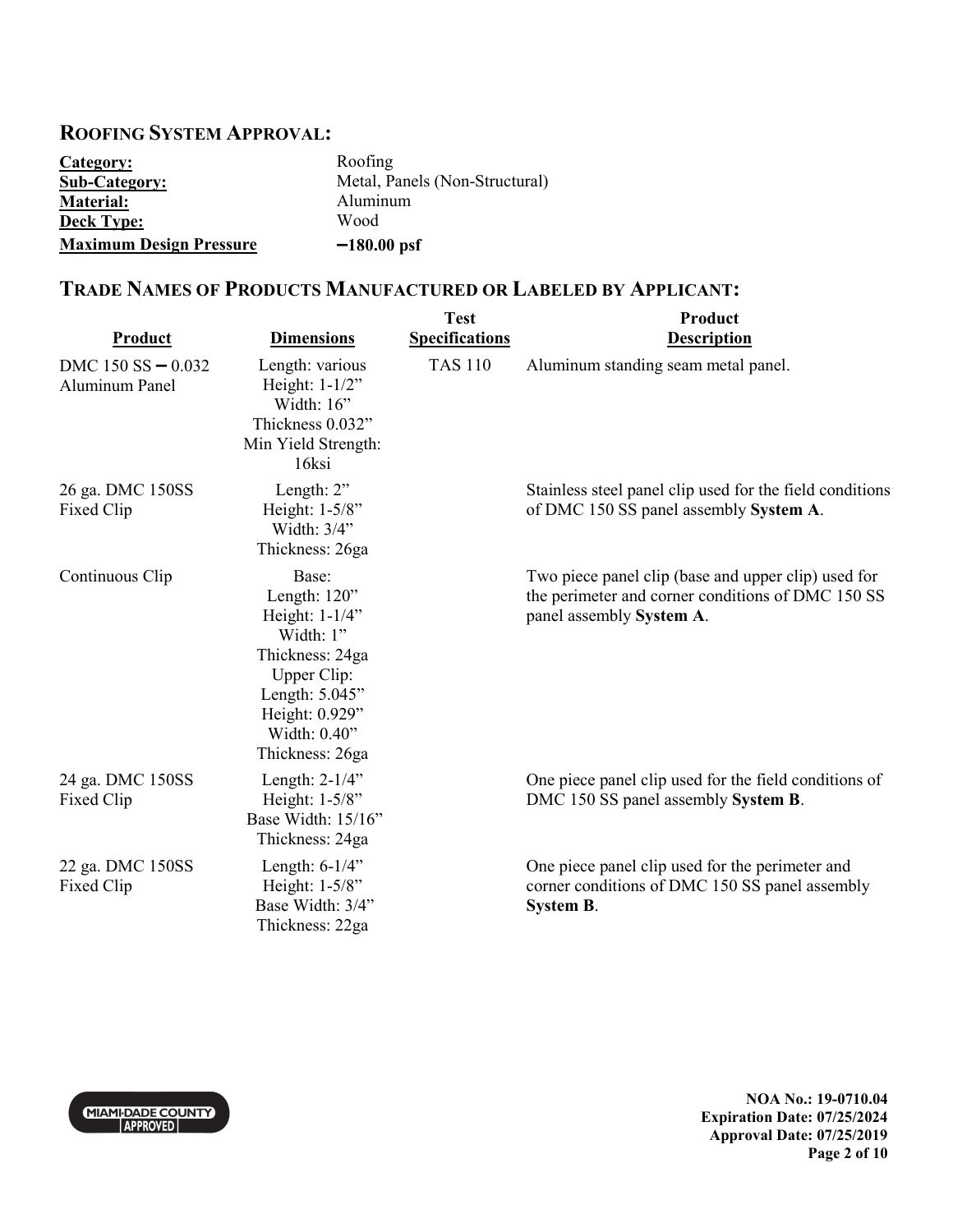| Product                         | <b>Dimensions</b> | <b>Test</b><br><b>Specifications</b>                                                   | Product<br><b>Description</b>     |                      |
|---------------------------------|-------------------|----------------------------------------------------------------------------------------|-----------------------------------|----------------------|
| Bostik 70-05A                   | N/A               | <b>TAS 110</b>                                                                         | Heavy duty construction adhesive. |                      |
| <b>EVIDENCE SUBMITTED:</b>      |                   |                                                                                        |                                   |                      |
| <b>Test Agency</b>              |                   | <b>Test Identifier</b>                                                                 | <b>Test Name/Report</b>           | Date                 |
| Akzo Nobel Coatings, Inc.       |                   | Lab Form                                                                               | ASTM G 153                        |                      |
| PRI Asphalt Technologies, Inc.  |                   | AKZC-001-02-01<br>AKZC-001-02-02<br>AKZC-001-02-03<br>AKZC-001-02-04<br>AKZC-001-02-05 | ASTM B 117                        | 10/08/02             |
|                                 |                   | DMC-005-02-01<br>DMC-008-02-01                                                         | <b>TAS 125</b><br><b>TAS 100</b>  | 04/26/13<br>04/24/13 |
| <b>Architecural Testing</b>     |                   | 56842.01-122-18                                                                        | <b>TAS 125</b>                    | 08/03/05             |
| <b>Architecural Testing</b>     |                   | 56842.02-122-18                                                                        | <b>TAS 100</b>                    | 08/02/05             |
| Hurricane Test Laboratory, Inc. |                   | 0287-0513-07                                                                           | <b>TAS 125</b>                    | 05/10/07             |

# **TRADE NAMES OF PRODUCTS MANUFACTURED OR LABELED BY APPLICANT:**



**NOA No.: 19-0710.04 Expiration Date: 07/25/2024 Approval Date: 07/25/2019 Page 3 of 10**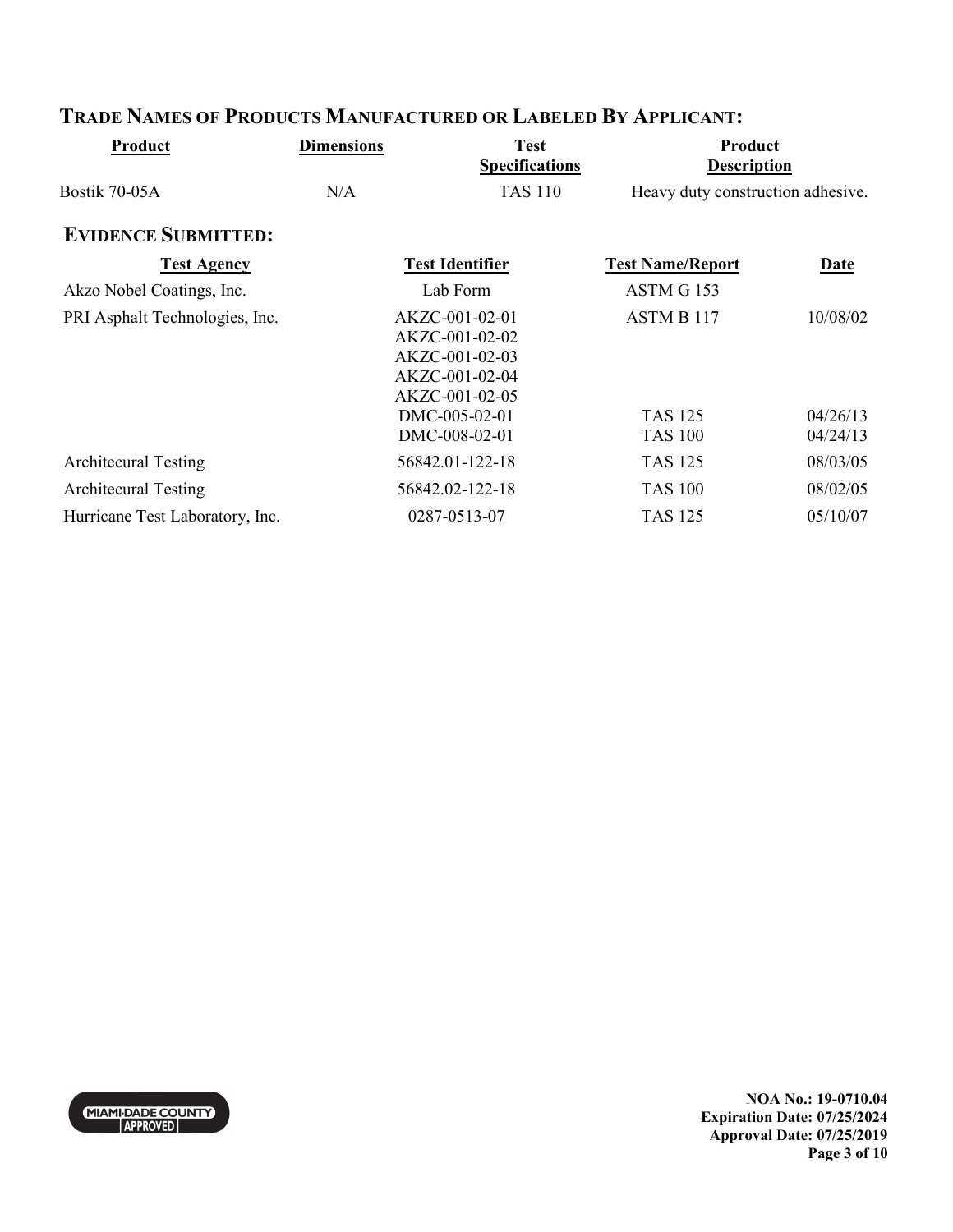### **APPROVED ASSEMBLIES:**

| <b>System A:</b>                               | DMC 150SS - 0.032" Aluminum 16" wide Panel                                                                                                                                                                                                                                                                                                                                        |
|------------------------------------------------|-----------------------------------------------------------------------------------------------------------------------------------------------------------------------------------------------------------------------------------------------------------------------------------------------------------------------------------------------------------------------------------|
| <b>Deck Type:</b>                              | Wood, Non-insulated                                                                                                                                                                                                                                                                                                                                                               |
| <b>Deck Description:</b>                       | New Construction $\frac{19}{32}$ " or greater plywood or wood plank.                                                                                                                                                                                                                                                                                                              |
| <b>Slope Range:</b>                            | $2"$ : 12" or greater                                                                                                                                                                                                                                                                                                                                                             |
| <b>Maximum Uplift</b><br>Pressure:             | <b>See Table A below</b>                                                                                                                                                                                                                                                                                                                                                          |
| <b>Deck Attachment:</b>                        | In accordance with applicable Building Code, but in no case shall it be less than 8d annular<br>ring shank nails spaced 6" o.c. In reroofing, where the deck is less than $\frac{19}{32}$ " thick<br>(Minimum $15/32$ ) The above attachment method must be in addition to existing attachment.                                                                                   |
| <b>Underlayment:</b>                           | Minimum underlayment shall be an ASTM D 226 Type II installed with a minimum 4"<br>side-lap and 6" end-laps. Underlayment shall be fastened with corrosion resistant tin-caps<br>and 12 gauge 1 $\frac{1}{4}$ annular ring-shank nails, spaced 6" o.c. at all laps and two staggered<br>rows 12" o.c. in the field of the roll or any approved underlayment having a current NOA. |
| <b>Fire Barrier Board:</b>                     | Any approved fire barrier having a current NOA. Refer to a current fire directory listing for<br>fire ratings of this roofing system assembly as well as the location of the fire barrier within<br>the assembly. See Limitation $# 1$ .                                                                                                                                          |
| <b>Valleys:</b>                                | Valley construction shall be in compliance with Roofing Application Standard RAS 133<br>and with the current published installation instructions and details in DMC Association of<br>Regional Manufacturers Installation Manual.                                                                                                                                                 |
| <b>Metal Panels and</b><br><b>Accessories:</b> | Install the " DMC $150SS - 0.032$ " Aluminum 16" wide Panel" including flashing<br>penetrations, valleys, end laps and accessories in compliance "DMC Association of<br>Regional Manufacturers" current, published installation instructions and in compliance with<br>the minimum requirements detailed in Roofing Application Standard RAS 133.                                 |
| <b>Field Conditions:</b>                       | Panels shall be secured along the male rib with approved clips fastened with two corrosion<br>resistant #10 pancake head fasteners of sufficient length to penetrate through the sheathing<br>a minimum of $\frac{3}{16}$ ". The panel clips shall be located at the maximum spacing listed in<br>Table A below.                                                                  |

| <b>TABLE A</b>                                                               |                             |                                   |
|------------------------------------------------------------------------------|-----------------------------|-----------------------------------|
| <b>MAXIMUM DESIGN PRESSURES</b>                                              |                             |                                   |
| <b>Roof Areas</b>                                                            | Field                       | Perimeter and Corner <sup>1</sup> |
| <b>Maximum Design Pressures</b>                                              | $-71.25$                    | $-106.75$                         |
| <b>Maximum Clip Spacing</b>                                                  | $12"$ o.c.                  | $6"$ o.c. <sup>2</sup>            |
| <b>Clip</b>                                                                  | 26 ga. DMC 150SS Fixed Clip | <b>Continuous Clip</b>            |
| <b>Mechanical Seam</b>                                                       | $180^\circ$                 | $180^\circ$                       |
| 1. Extrapolation shall not be allowed                                        |                             |                                   |
| 2. Screws are alternated between one $(1)$ and two $(2)$ at the o.c. spacing |                             |                                   |

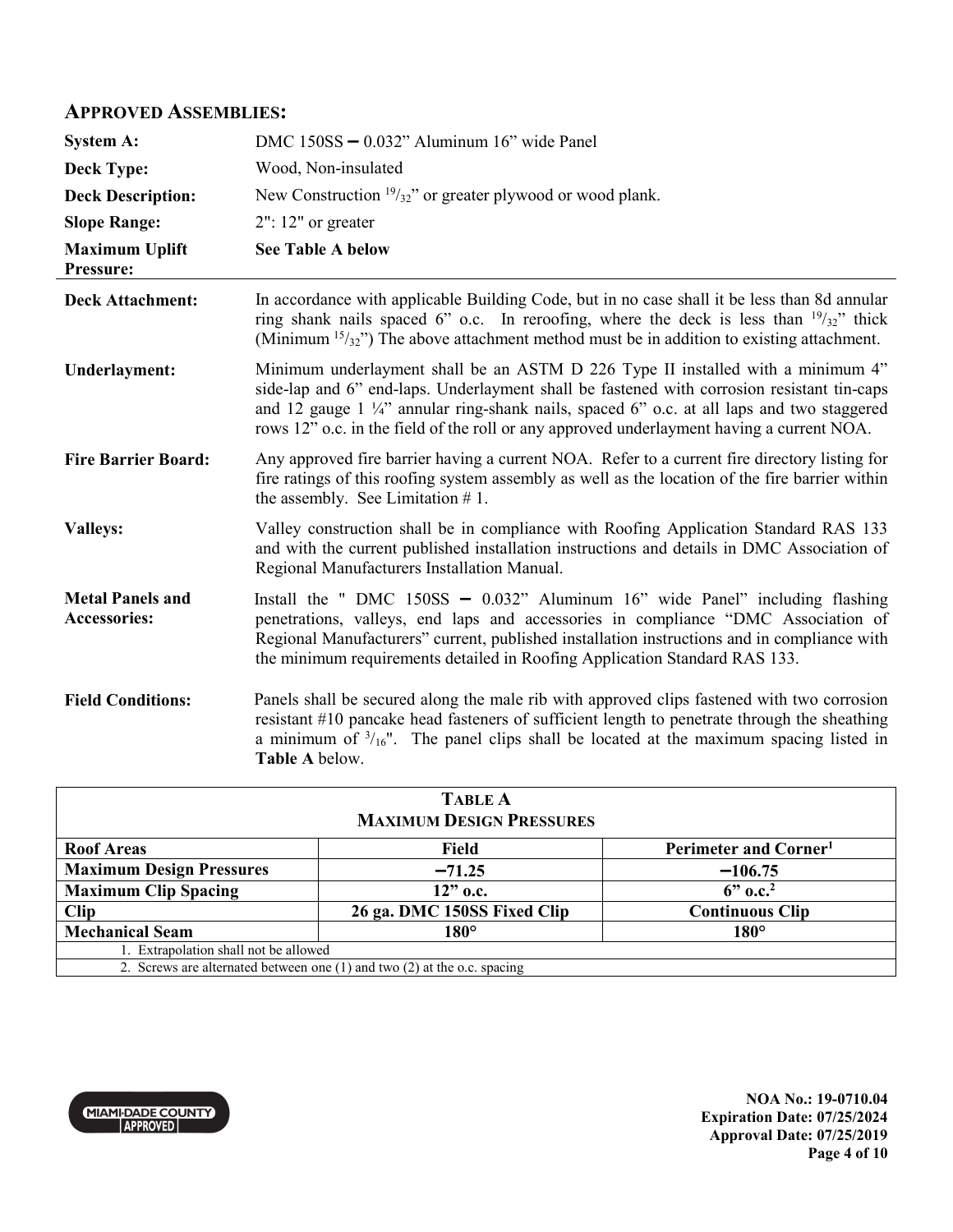| <b>System B:</b>                        | DMC 150SS - 0.032" Aluminum 16" wide Panel                                                                                                                                                                                                                                                                                                                                                                                                    |
|-----------------------------------------|-----------------------------------------------------------------------------------------------------------------------------------------------------------------------------------------------------------------------------------------------------------------------------------------------------------------------------------------------------------------------------------------------------------------------------------------------|
| <b>Deck Type:</b>                       | Wood, Non-insulated                                                                                                                                                                                                                                                                                                                                                                                                                           |
| <b>Deck Description:</b>                | New Construction $\frac{19}{32}$ " or greater plywood or wood plank.                                                                                                                                                                                                                                                                                                                                                                          |
| <b>Slope Range:</b>                     | $2"$ : 12" or greater                                                                                                                                                                                                                                                                                                                                                                                                                         |
| <b>Maximum Uplift</b><br>Pressure:      | <b>See Table B below</b>                                                                                                                                                                                                                                                                                                                                                                                                                      |
| <b>Deck Attachment:</b>                 | In accordance with applicable Building Code, but in no case shall it be less than 8d annular<br>ring shank nails spaced at a maximum distance specified below in Table B. In reroofing,<br>where the deck is less than $\frac{19}{32}$ " thick (Minimum $\frac{15}{32}$ ") The above attachment method must<br>be in addition to existing attachment.                                                                                         |
| Underlayment:                           | Minimum underlayment shall be an ASTM D 226 Type II installed with a minimum 4"<br>side-lap and 6" end-laps. Underlayment shall be fastened with corrosion resistant tin-caps<br>and 12 gauge $1\frac{1}{4}$ annular ring-shank nails, spaced 6" o.c. at all laps and two staggered<br>rows 12" o.c. in the field of the roll or any approved underlayment having a current NOA.                                                              |
| <b>Fire Barrier Board:</b>              | Any approved fire barrier having a current NOA. Refer to a current fire directory listing for<br>fire ratings of this roofing system assembly as well as the location of the fire barrier within<br>the assembly. See Limitation $# 1$ .                                                                                                                                                                                                      |
| <b>Valleys:</b>                         | Valley construction shall be in compliance with Roofing Application Standard RAS 133<br>and with the current published installation instructions and details in DMC Association of<br>Regional Manufacturers Installation Manual.                                                                                                                                                                                                             |
| <b>Metal Panels and</b><br>Accessories: | Install the "DMC $150SS - 0.032$ " Aluminum $16$ " wide Panel" including flashing<br>penetrations, valleys, end laps and accessories in compliance "DMC Association of<br>Regional Manufacturers" current, published installation instructions and in compliance with<br>the minimum requirements detailed in Roofing Application Standard RAS 133.                                                                                           |
|                                         | Panels shall be secured along the male rib with approved Panel clip listed below in <b>Table B</b><br>with two corrosion resistant $#10$ pancake head fasteners of sufficient length to penetrate<br>through the sheathing a minimum of $\frac{3}{16}$ ". The panel clips are to be placed at a spacing<br>listed below in <b>Table B</b> . The female rib of panel is placed over the male/clip assembly and<br>seamed. See Detail B herein. |

| <b>TABLE B</b>                     |                             |                                   |
|------------------------------------|-----------------------------|-----------------------------------|
| <b>MAXIMUM DESIGN PRESSURES</b>    |                             |                                   |
| <b>Roof Areas</b>                  | Field                       | Perimeter and Corner <sup>1</sup> |
| <b>Maximum Design Pressures</b>    | $-90.00$ psf                | $-180.00$ psf                     |
| <b>Plywood Fastener Spacing</b>    | $6"$ o.c.                   | 4 o.c.                            |
| <b>Clip Type</b>                   | 24 ga. DMC 150SS Fixed Clip | 22 ga. DMC 150SS Fixed Clip       |
| <b>Maximum Clip Spacing</b>        | $16$ " o.c.                 | $8"$ o.c.                         |
| <b>Bostik Seam Sealant</b>         | <b>None</b>                 | $(1)$ 1/4" bead                   |
| <b>Mechanical Seam</b>             | $180^\circ$                 | 180 <sup>°</sup>                  |
| Extrapolation shall not be allowed |                             |                                   |



**NOA No.: 19-0710.04 Expiration Date: 07/25/2024 Approval Date: 07/25/2019 Page 5 of 10**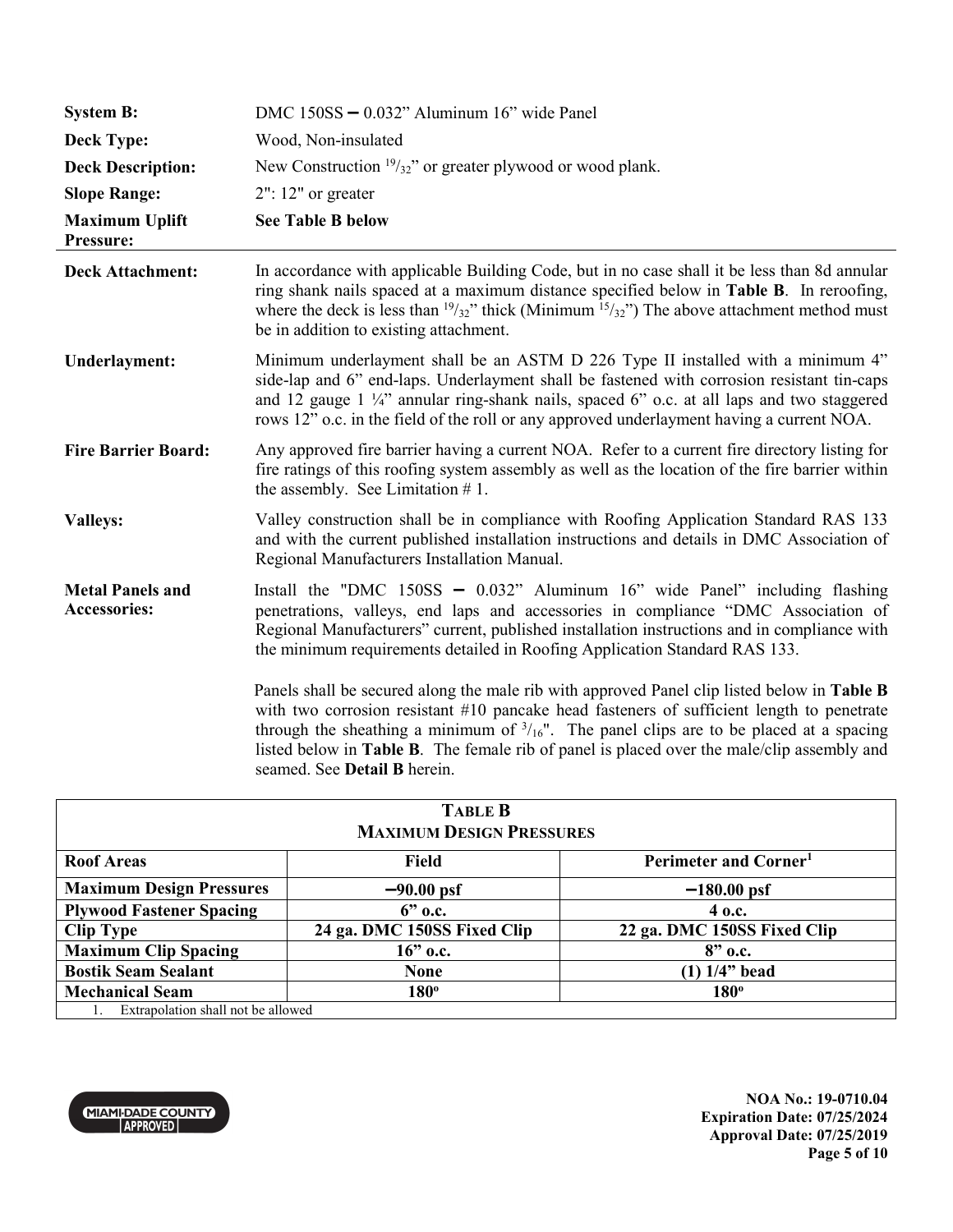### **LIMITATIONS**

- **1.** Fire classification is not part of this acceptance; refer to a current Approved Roofing Materials Directory for fire ratings of this product.
- **2.** The maximum designed pressure listed herein shall be applicable to all roof pressure zones (i.e. field, perimeters, and corners). Neither rational analysis, nor extrapolation shall be permitted for enhanced fastening at enhanced pressure zones (i.e. perimeters, extended corners and corners).
- **3.** Panels may be rolls formed in continuous lengths from eave to ridge. Maximum lengths shall be as described in Roofing Application Standard RAS 133
- **4.** All panels shall be permanently labeled with the manufacturer's name and/or logo, city and state, and the following statement: "Miami-Dade County Product Control Approved" **or** with the Miami-Dade County Product Control Seal as seen below. All clips shall be permanently labeled with the manufacturer's name and/or logo, and/or model.



- **5.** All products listed herein shall have a quality assurance audit in accordance with the Florida Building Code and Rule 61G20-3 of the Florida Administrative Code.
- **6.** Panels may be jobsite roll formed with machine model **# 181012761** from DMC Association of Regional Manufacturers.



**NOA No.: 19-0710.04 Expiration Date: 07/25/2024 Approval Date: 07/25/2019 Page 6 of 10**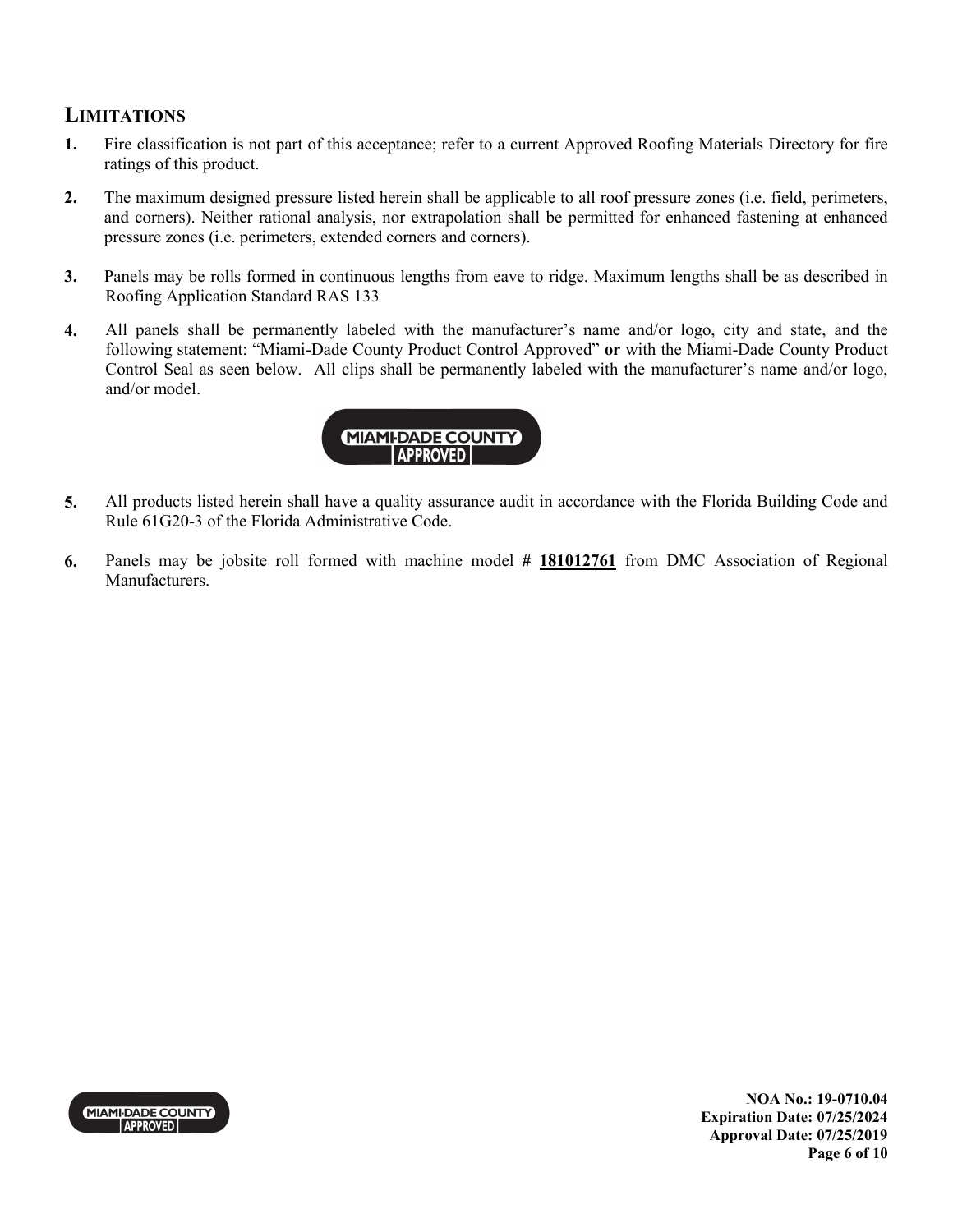## **PROFILE DRAWINGS**



**DCM 150 SS – 0.032" ALUMINUM PANEL** 



# **26 GA & 24 GA DMC 150 SS FIXED CLIP**





**CONTINUOUS CLIP**

MIAMI-DADE COUNTY

**NOA No.: 19-0710.04 Expiration Date: 07/25/2024 Approval Date: 07/25/2019 Page 7 of 10**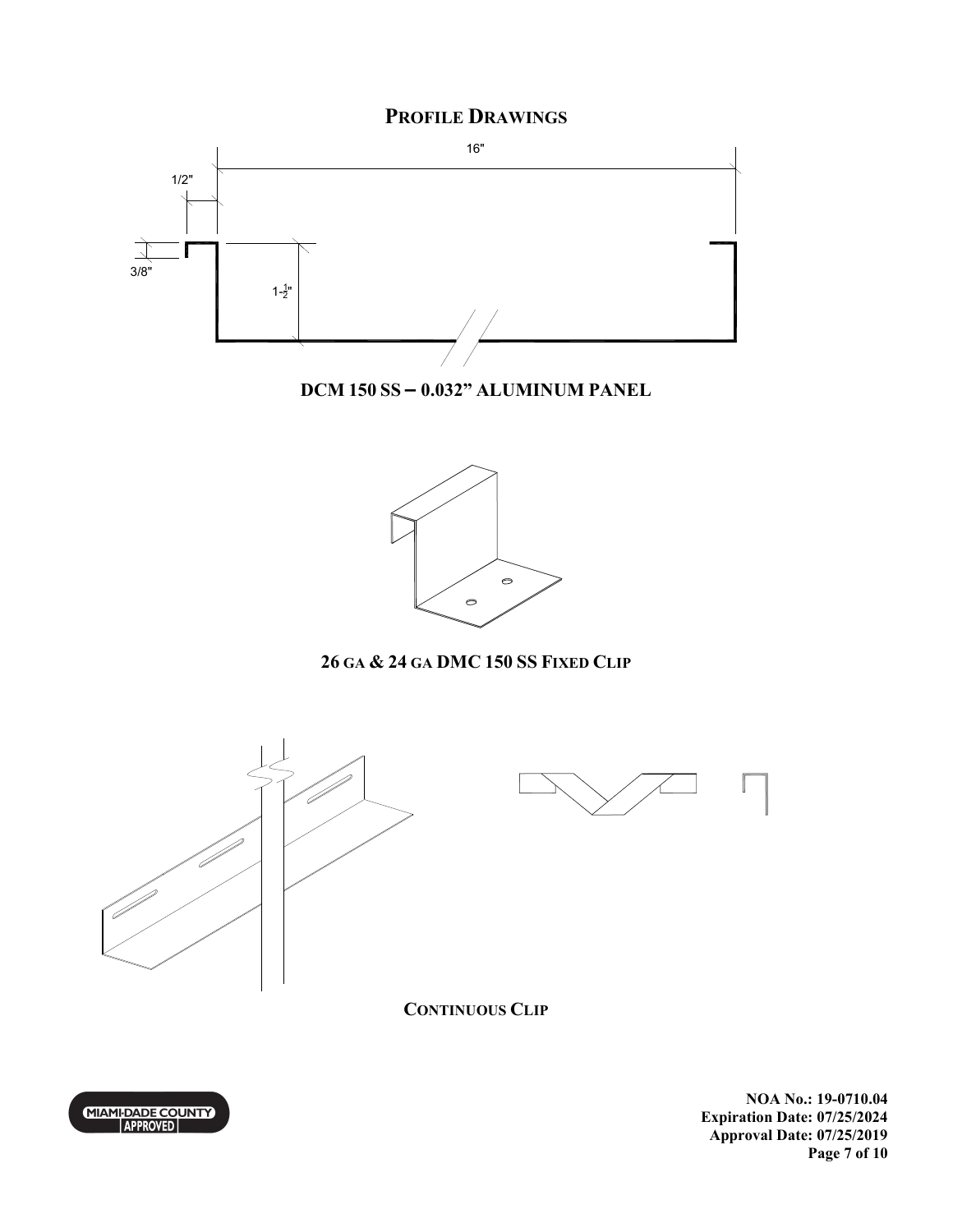

**22 GA DMC 150 SS FIXED CLIP**



**NOA No.: 19-0710.04 Expiration Date: 07/25/2024 Approval Date: 07/25/2019 Page 8 of 10**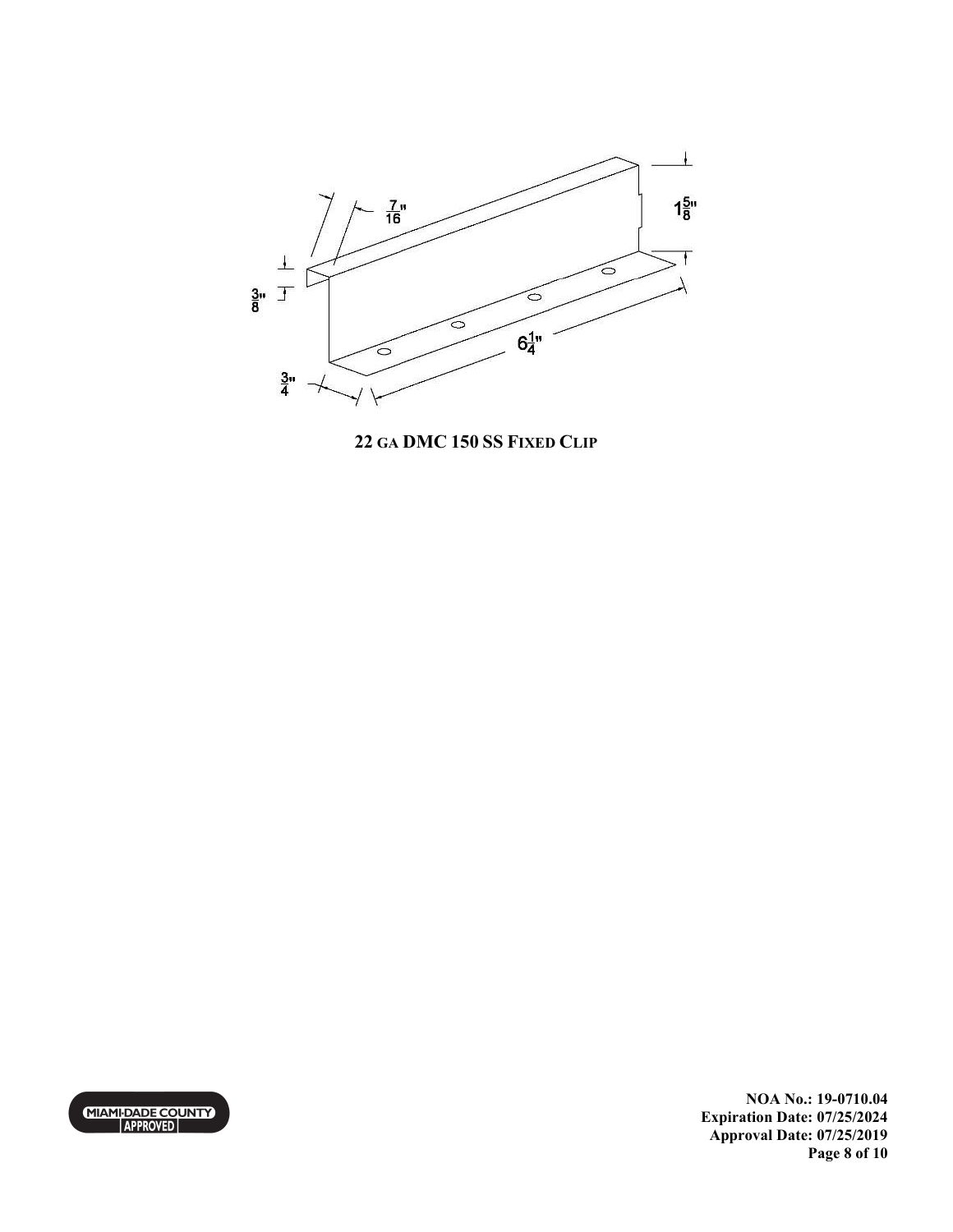

**(Perimeter and Corner Conditions)** 



**NOA No.: 19-0710.04 Expiration Date: 07/25/2024 Approval Date: 07/25/2019 Page 9 of 10**